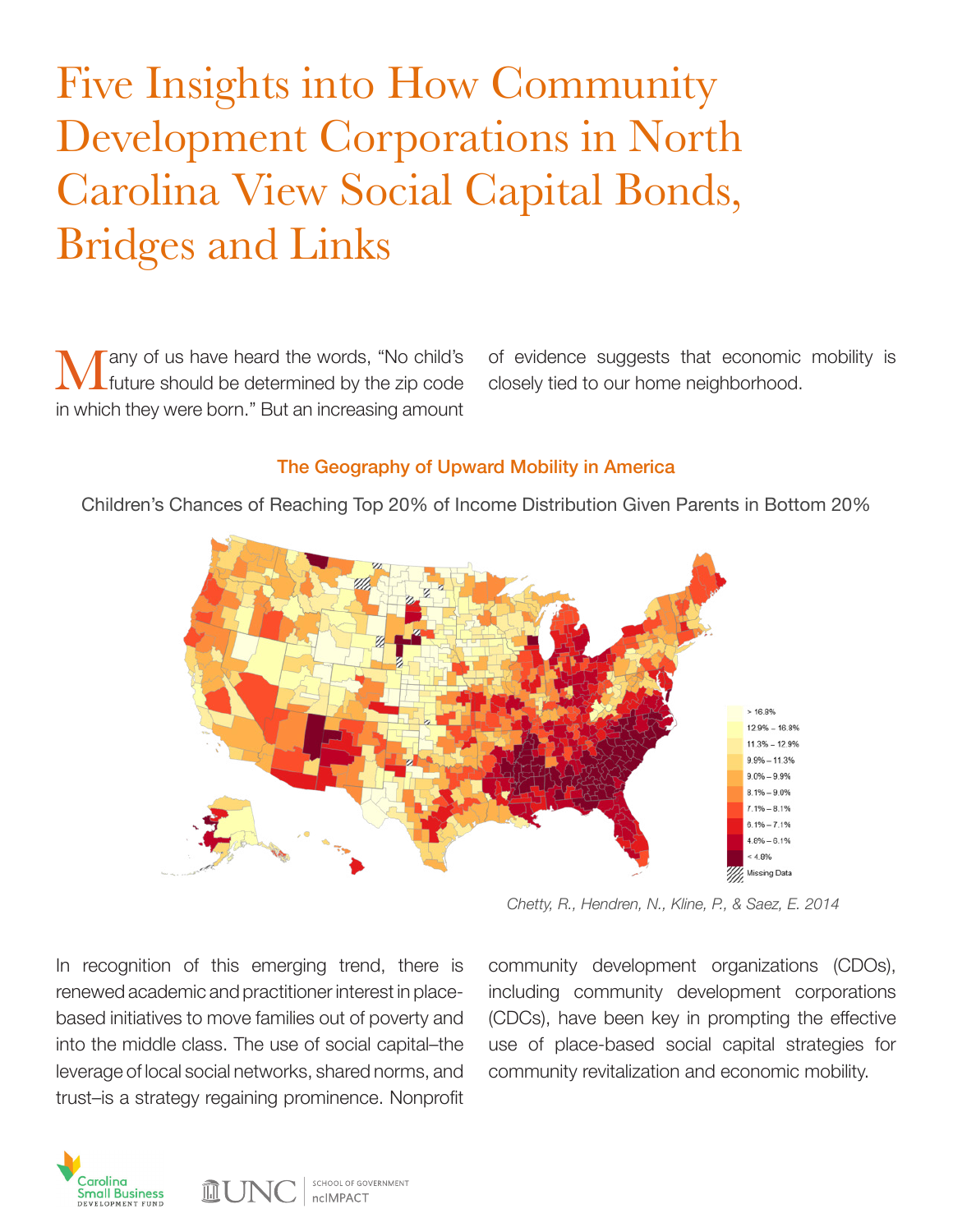# What are CDOs and CDCs?

CDO is an umbrella term for an array of community entities working to improve neighborhood-level socioeconomic outcomes. CDOs typically address poverty through initiatives targeting deteriorated housing, joblessness, welfare dependency, higher crime rates, higher school-dropout rates, health disparities, and disinvestment of private capital. CDCs, an important subset of CDOs, are illustrative of the role CDOs writ large play in improving local economic outcomes. While a great deal of variation exists, CDCs are clearly distinguished from other CDOs by embracing all three of the components below.

1. Localism: North Carolina's CDCs are usually engaged in place-based strategies. The scale of place may be a single neighborhood or a cluster of rural counties, but the work centers on the notion that "active community participation must take place within geographic areas" (Clay, R. A., & Jones, S. R. 2009). The notion is based on the belief that community economic empowerment depends on exerting ongoing, sustainable influence over local decision making.

2. Diverse Programming: Although the mission of CDCs limits them to a particular geography, their strategy requires holistic thinking about how to sustainably develop the community's social, physical, economic, and institutional structures (Leiterman, M., & Stillman, J. 1993; Perry, S. E. 1987). This means CDCs have a mix of programs that broadly promote local development goals. While the mix of programming used by individual CDCs varies, the goal of such activities is substantially similar across organizations: creating sustainable economic development.

3. Community Control: Community participation in CDC operations is a core value. Measuring this is difficult, but scholars tend to agree resident membership on the board of directors is a primary indicator (Perry, S. E. 1973). As a matter of practice, CDCs are expected to have at least a third of their board members come from the communities they serve, a practice originating with funding sources made available under the Equal Opportunity Act of 1964.

For many years North Carolina supported community development organizations with appropriations for general operations. While this funding was eliminated in 2013, we theorize the funding structure likely incentivized social capital activity. Through community board representation directly and similar approaches more generally, CDCs were predisposed to activities that promoted local trust, norms, and social networks. Our research offers a compelling lens to view the effects of social capital on neighborhood economic improvements through both CDCs and a larger subset of CDOs.

## How do CDOs and CDCs use social capital?

As organizations designed to draw on community networks, CDOs offer compelling lessons in institutional use of social capital for economic development. There are two primary types of social capital: bridging and bonding. Bridging capital strengthens networks of trust across groups or individuals with heterogeneous characteristics. A key type of bridging connection is called linking capital, which occurs when networks are created between individuals or groups with disparate power. In contrast, bonding capital strengthens networks of trust within homogeneous groups or clusters of individuals.

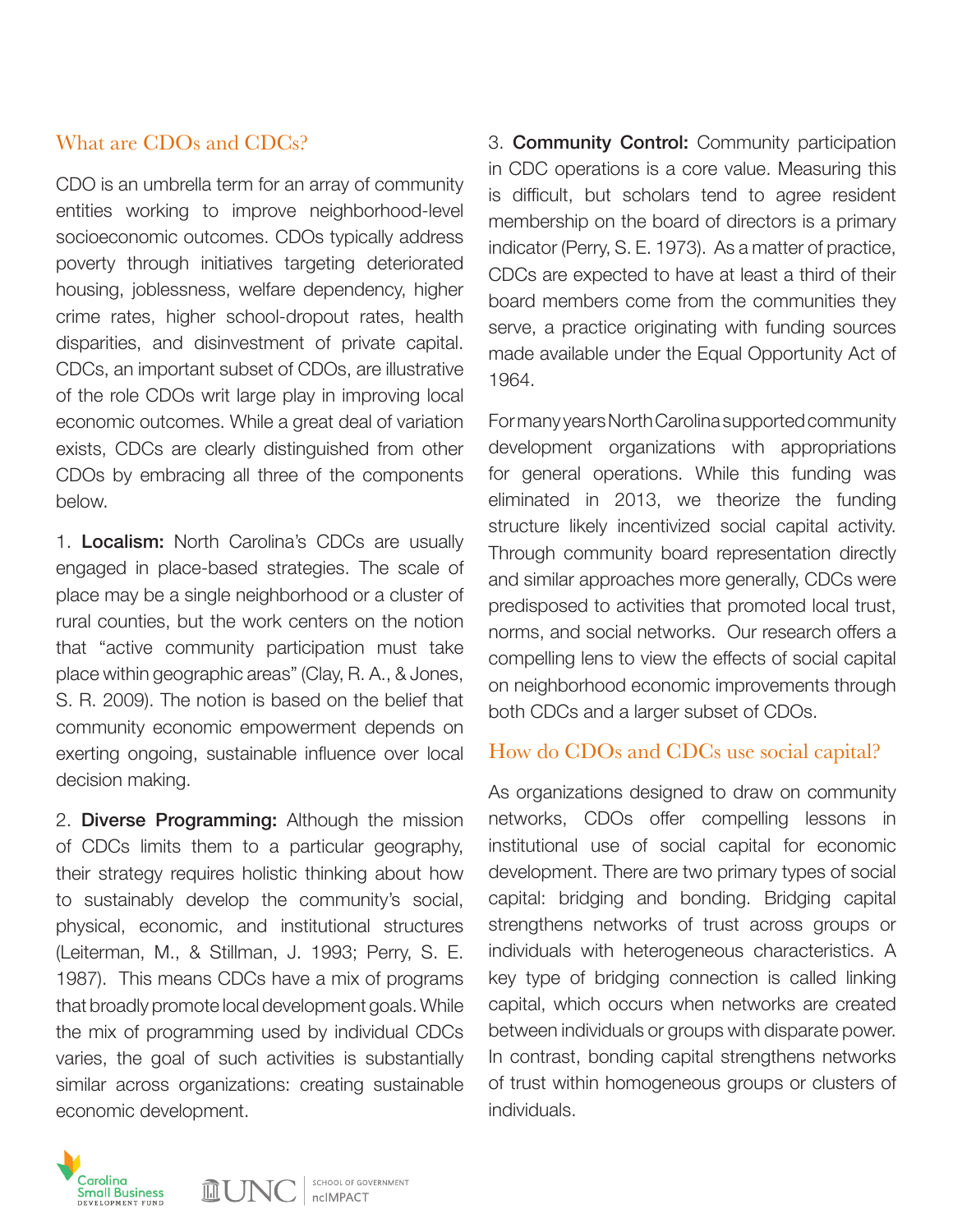Like other work that seeks to explore community power structures and political regimes, we conducted interviews with a cohort of leaders across North Carolina's public and nonprofit spectra (Stone, C. N. 1993). To develop our list of interviewees, we first constructed a list of thought leaders. Thought leaders are individuals who were involved with North Carolina institutions that have been integral to state-level support of CDO work. Next, we included practitioner leaders, those whom thought leaders identified as being involved with CDOs throughout the state.

# What lessons did we learn about how community development organizations use social capital?

1. The concept of social capital is not new to practitioners. As one interviewee noted, CDCs and CDOs were "engaging in social capital leverage before they even knew what it was called." We agreed. Our findings suggest the use of social capital enhances local community economic development outcomes.

2. Success for community development is as much about process as it is about development outcomes. Respondents expressed that the leverage of trust, shared norms, and social networks are integral to organizational measures of success. Notably, ideas of success tend to revolve around strategies that emphasize the linking form of bridging capital. The prominence of linking capital as both a programmatic strategy and organizational output or outcome is a recurring theme in our findings.

3. Connecting residents of distressed communities to each other is a necessary input, but not a sufficient outcome for community developers. In a surprising result, with the exception

of practitioners involved in entrepreneurship and small business promotion, few leaders viewed their organizations as primarily focused on promoting bonding capital outcomes. Generally, bonding networks were framed as the inputs of community development work. Bridging/linking networks, on the other hand, were frequently conceptualized as organizational outputs or outcomes. This finding suggests a gap between theory and practice.

4. Linking capital reigns supreme. The importance of individual connections that bring about linking capital for financial resources was mentioned in almost all interviews. Perhaps in response to the declining trend of an infrastructure for financial support, our data hint at an increasing reliance on personal relationships between individual charismatic CDO leaders and policy actors. And while this strategy appears to be working for now, most respondents are concerned with what will happen when the individual leaders that have fostered these relationships retire.

5. If you have seen one set of CDO connections, you have seen *one* set of CDO connections. The data point toward social capital development as a characteristic of CDOs that is, at least partially, defined by context and geography. Our findings echo other research that suggest social capital networks have a high degree of variance across local neighborhoods. The interviews provide evidence CDOs, especially CDCs, uniquely shape community connections in ways that are extremely responsive and local in nature.